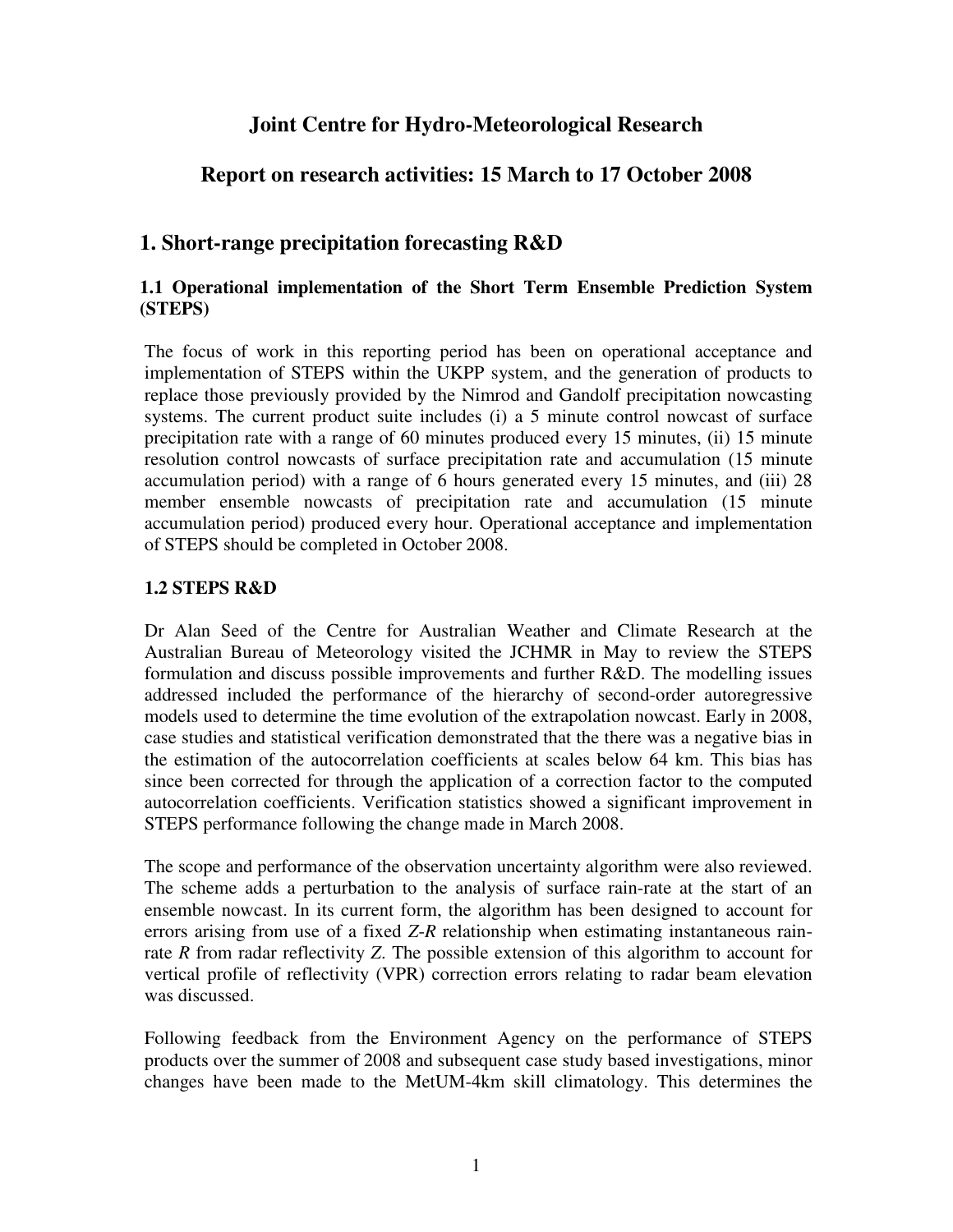extent to which the control nowcast tends towards the MetUM-4km forecast at maximum range (6 hours ahead).

## **2. Development of post-processing for high resolution UK NWP models**

The UK Post-Processing (UKPP) system, which incorporates a suite of post-processing and nowcast algorithms including the Short Term Ensemble Prediction System (STEPS) and the surface hydrology diagnosis scheme based on the Met Office Surface Exchange Scheme (MOSES), underwent operational acceptance testing during the reporting period in advance of operational implementation in October 2008.

### *a. Trials of STEPS in the UK and overseas*

A trial of STEPS products within the Environment Agency commenced in April 2008 and ran for 6 months. A range of queries relating to STEPS performance were received from the Agency's flood warning officers during this period. Five case-specific performance issues were investigated at the end of August 2008. These related to the blending of satellite and radar in the UKPP rain analysis (the starting point for a STEPS nowcast), the performance of the STEPS advection scheme and a negative bias in the intensity of nowcast showers. A brief report was written to explain model performance and propose model improvements, where appropriate.

Also during the same period, STEPS successfully took part in a World Meteorological Organisation sponsored Forecast Demonstration Project (FDP) in Beijing during August and September 2008. This FDP involved the operational trial and comparative verification of nowcast models from various National Meteorological Services (NMSs) and research institutions including the Met Office and Australian Bureau of Meteorology (joint developers of STEPS), Environment Canada, the United States' National Center for Atmospheric Research and the Chinese and Hong Kong meteorological services. Verification results from the FDP will be published in 2009.

### *b. Development of MOSES within the UKPP system*

The current version of MOSES within the UKPP system uses the IGBP-DIS van Genuchten parameters as the basis for its soil hydraulic properties ancillary fields. Research in the MetUM ancillary fields development group at the Met Office HQ has determined that better van Genuchten parameters could be derived using WISE input data (Batjes, 2006) and the Woesten model (Woesten *et al.*, 1999 and Schaap *et al.*, 2004). The soil ancillary generation algorithm for UKPP-MOSES has been modified to produce parameters based on Woesten-WISE. If implemented these ancillaries would make the UKPP soil moisture more consistent with that of trial configurations of the MetUM also using Woesten-WISE. However, the trial of Woesten-WISE van Genuchten parameters in the MetUM led to some shortcomings in model forecast performance and so implementation was not recommended. Instead investigation of the Harmonised World Soil Database: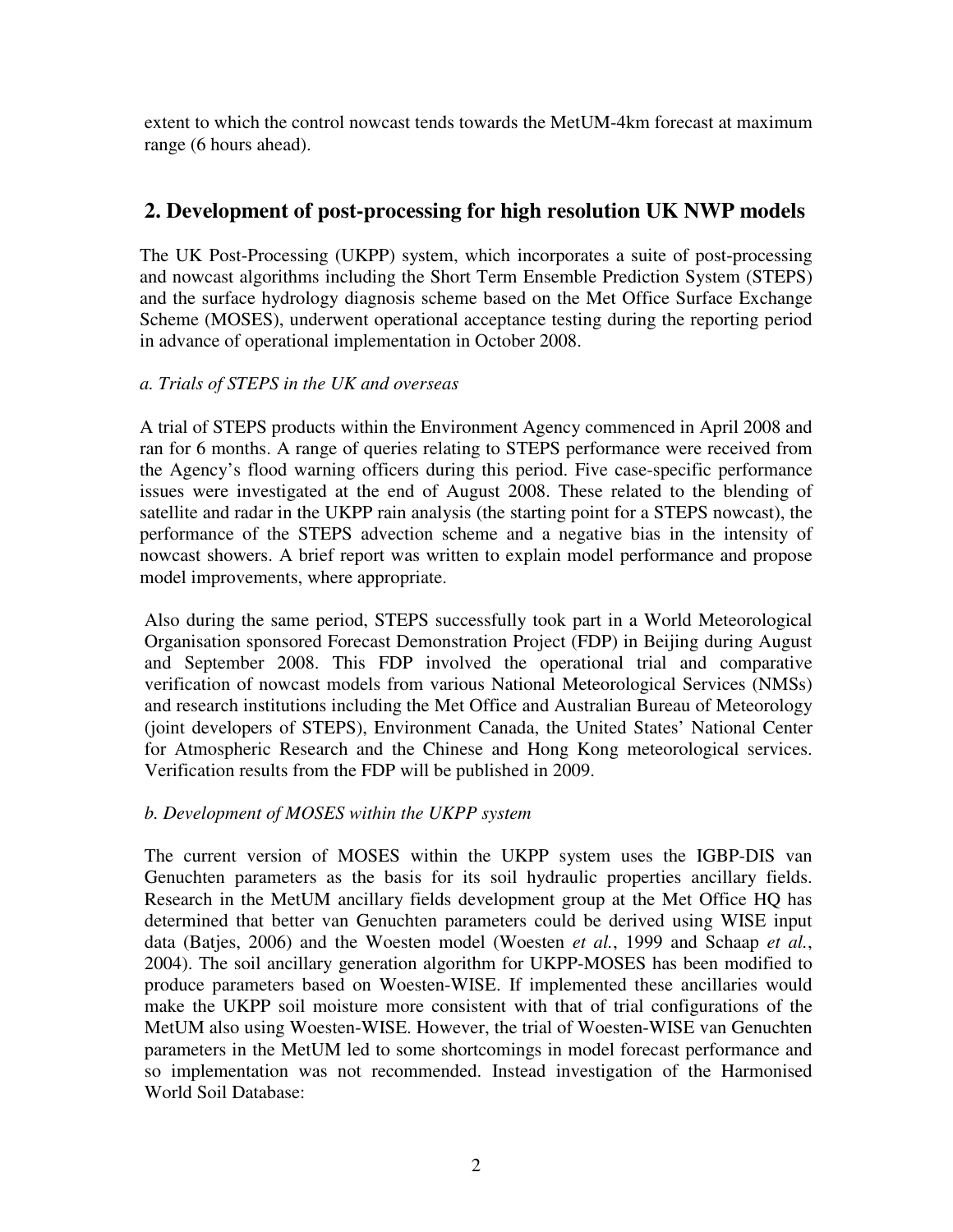www.iiasa.ac.at/Research/LUC/luc07/External-World-soil-database/HTML/ has begun. A trial of the soil fields generated from Woesten-WISE within UKPP-MOSES may still be useful.

A new method of deriving the soil thermal conductivity using relations derived by Lu *et al.* (2007), for the dry value, and Johansen (1975) for the saturated and actual values has been coded for UKPP-MOSES. This parametrization has already been implemented in operational forecast configurations of the MetUM.

# **3. Use of probability forecasts**

This jointly funded Met Office-Environment Agency project began in May 2006. The first phase of this project (FY06/07) established an initial Environment Agency user requirement for probabilistic precipitation forecasts in relation to fluvial flood forecasting and warning.

In 2007/08, a second phase of the project implemented a web-based operational trial of probabilistic precipitation forecasts for the Environment Agency. This trial included the provision of MOGREPS NAE (North Atlantic and European configuration of the Met Office Global and Regional Ensemble Prediction System) based probability of exceedence maps and stacked probability charts for predefined areas and rain accumulation thresholds. Following completion of the trial in December 2007, a workshop was held to review feedback and clarify aspects of the user requirement.

A third phase of the project will commence in October 2008. This aims to deliver a report on the skill and value of probabilistic precipitation forecasts and an operational, web-based service providing a range of MOGREPS NAE and STEPS based probabilistic precipitation products (stacked probability charts) similar to those trialled in 2007.

# **4. Blending convective scale NWP with ensemble nowcasts**

This Met Office-Environment Agency jointly funded project aims to integrate precipitation forecasts generated by MOGREPS, STEPS and a high resolution (1.5 km) configuration of the Unified Model to produce a seamless, high resolution ensemble precipitation forecast, suitable for driving hydrological models and for use by forecasters in the Met Office.

The proposed blending algorithm will exploit the STEPS cascade model framework to allow the scale selective combination of the various model forecasts. The resultant, blended ensemble forecast will have a horizontal resolution of  $\leq$  2 km, a forecast range of several days and comprise at least 24 members.

A paper proposing several plausible blending formulations was circulated in the autumn of 2007. A report reviewing the comparative performance of the models on 8 precipitation cases studies from 2007 was prepared in January 2008. These will serve to guide the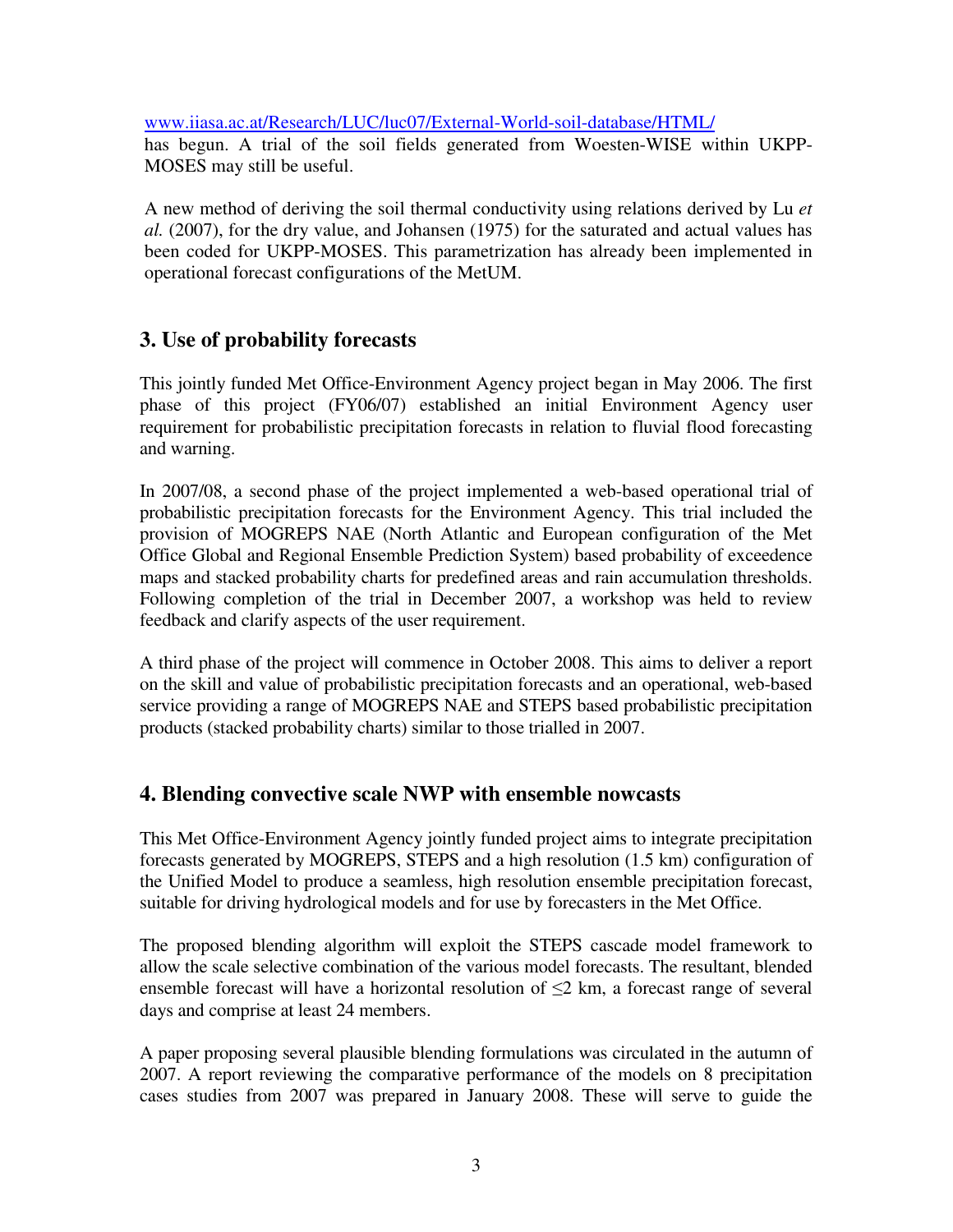development of the blending algorithm, work on which is due to commence in October 2008.

## **5. First guess heavy rainfall warnings**

Aimed at enhancing an existing heavy rainfall warning service provided by the Met Office to the Environment Agency, this project began in the summer of 2007. Software was subsequently developed to generate first guess heavy rainfall warnings for a set of Agency defined areas and warning thresholds using a range of precipitation forecasts produced by the Met Office. These included those generated by the UK 4km configuration of the Unified Model (MetUM:4km), STEPS and the North Atlantic and European (NAE) configuration of the Met Office's Global and Regional Ensemble Prediction System (MOGREPS).

A trial of this first guess heavy rainfall warning service ran from May to August 2008 inclusive. This service gained operational status at the end of September 2008, following a review of the trial with weather forecasters undertaking heavy rainfall warning duties in the Met Office's Operations Centre.

# **6. First guess extreme rainfall alerts**

The JCHMR, JCMM(Reading) and the Met Office's Mesoscale Model Development and Diagnostics group have jointly developed and implemented software to generate first guess extreme rainfall alerts in support of the Extreme Rainfall Alert service recently launched by the Met Office. This software generates probabilities of exceeding a set of predefined extreme rain accumulation thresholds somewhere within National Severe Weather Warning (NSWW) areas. The probabilities are derived from two sources: nowcast ensembles generated by the Short-Term Ensemble Prediction System (STEPS), and short-range, MetUM:4km based time-lagged ensembles. Probabilistic, first-guess warnings are automatically sent to forecasters on the newly established Wet Bench, and form the basis of the Extreme Rainfall Alerts issued to NSWW service category 1 and 2 responders.

# **7. Hyrad and RFFS**

CEH's Hyrad system supports the real-time receipt, processing and display of weather radar and hydro-meteorological space-time images, especially for use in flood and water resource management. It is being used by the Environment Agency across England and Wales and by SEPA in Scotland to display Met Office hydrometeorological products and to support interfaces to their flood forecasting systems.

CEH's RFFS (River Flow Forecasting System) suite of modelling software encompasses both Model Calibration tools for application off-line and Model Algorithms streamlined for real-time use. The Model Calibration suite includes: "PDM for PCs" rainfall-runoff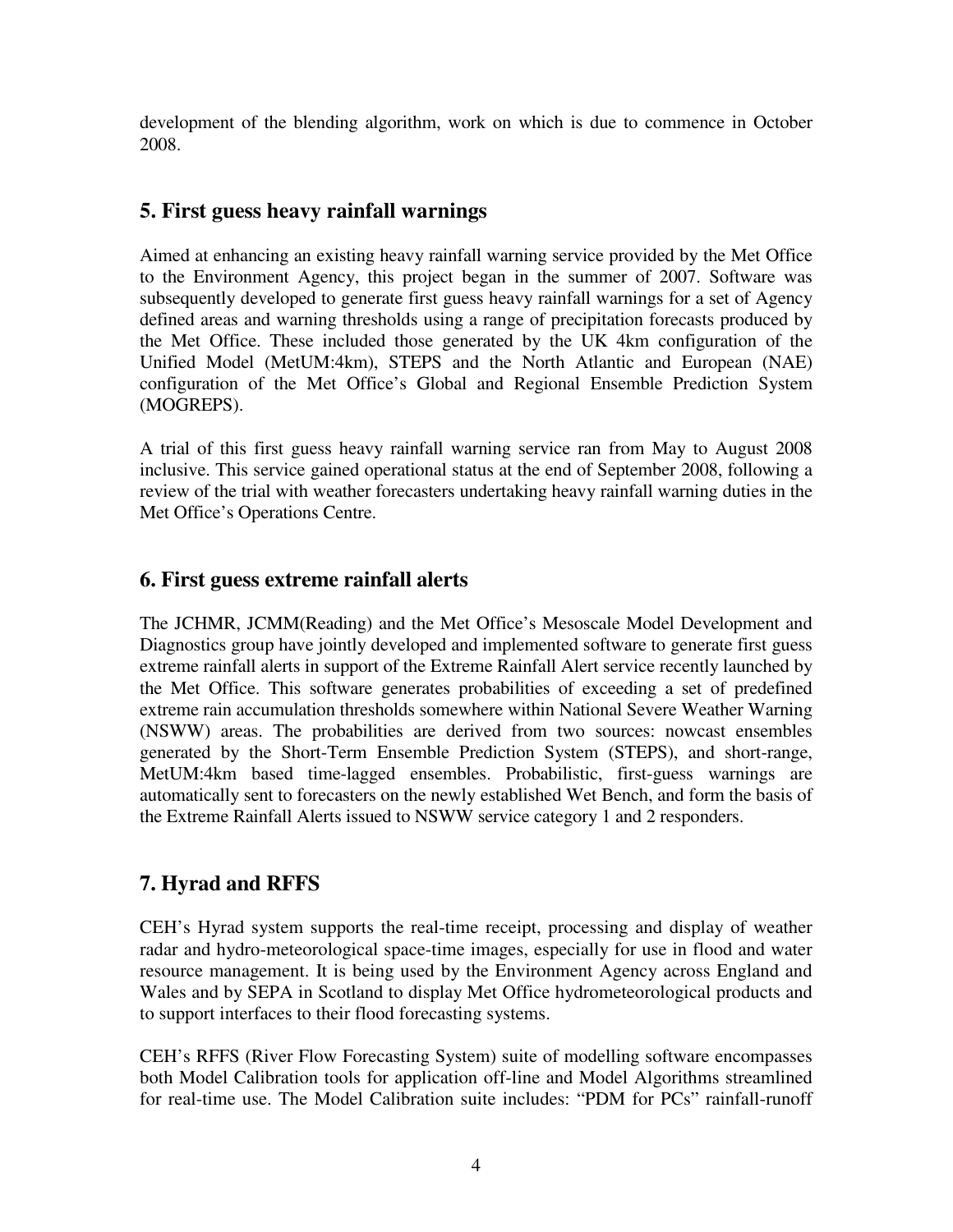model, "KW for PCs" channel flow routing model and "PSM for PCs" rainfall-runoff model (encompassing the TCM and IEM models). These are in use by the Environment Agency as part of their NFFS (National Flood Forecasting System) deployment throughout England and Wales. The real-time Model Algorithms PDM (including data assimilation by state correction), KW and ARMA error predictor are being used within flood forecasting systems operated by SEPA in Scotland.

With the above developments, the EA and SEPA have the capability to use Met Office hydrometeorological products (radar, NWP and MOSES), via CEH's Hyrad system, for use in flood warning and water resource management throughout England, Wales and Scotland. Within the reporting period there have been changes to the operational configurations of Hyrad, in use by the EA and SEPA, to accommodate changes introduced with the move to the new UKPP (UK Post-Processing) system for product delivery (see sections 2 and 3). In parallel to these configuration changes, there have been developments of the software to better handle NWP (e.g. rainfall and temperature) forecasts that are time-offset relative to midnight and daily MOSES products that employ the "Water Day". A video production tool has been developed to support the use of Hyrad display animations in Powerpoint presentations. The Hyrad display has been configured to have a "new look", exploiting improved handling of large polygon Shapefiles for infilling shapes used as background to data displays.

Hyrad is being used to support RFFS-FloodWorks applications in Dender, Centrale and Demer catchments in Belgium. A live feed of European Nimrod analysis and forecast products are delivered by the Met Office to the Hyrad system, to complement the Belgium High Resolution Radar Composite actuals and Aladin NWP forecasts. The analysis and forecast rainfall products - for different time-space resolutions, map projections and coverage areas - are merged within Hyrad according to user-set priorities and fed through to the flood forecasting systems. There have been modest support and maintenance activities relating to the operational system in the reporting period. The system has also been extended in 2008 to encompass circa 350 new subcatchments in the Dijle basin.

### **8. Extreme Rainfall & Flood Response**

Research under this science theme at CEH began under the Defra R&D Project "Extreme Event Recognition", involving a Met Office lead consortium encompassing inputs from CEH and the University of Salford. The project objective was to improve the capability to provide warnings of extreme flood events via improving rainfall forecasts and flood forecasting models/procedures (including decision-support). CEH developed spatiotemporal rainfall datasets, using radar and raingauge data from historical heavy rainfall events, enhanced to represent extreme events. These datasets were used to evaluate and improve the performance of hydrological models under such extreme event conditions. They were also used for model destruction testing.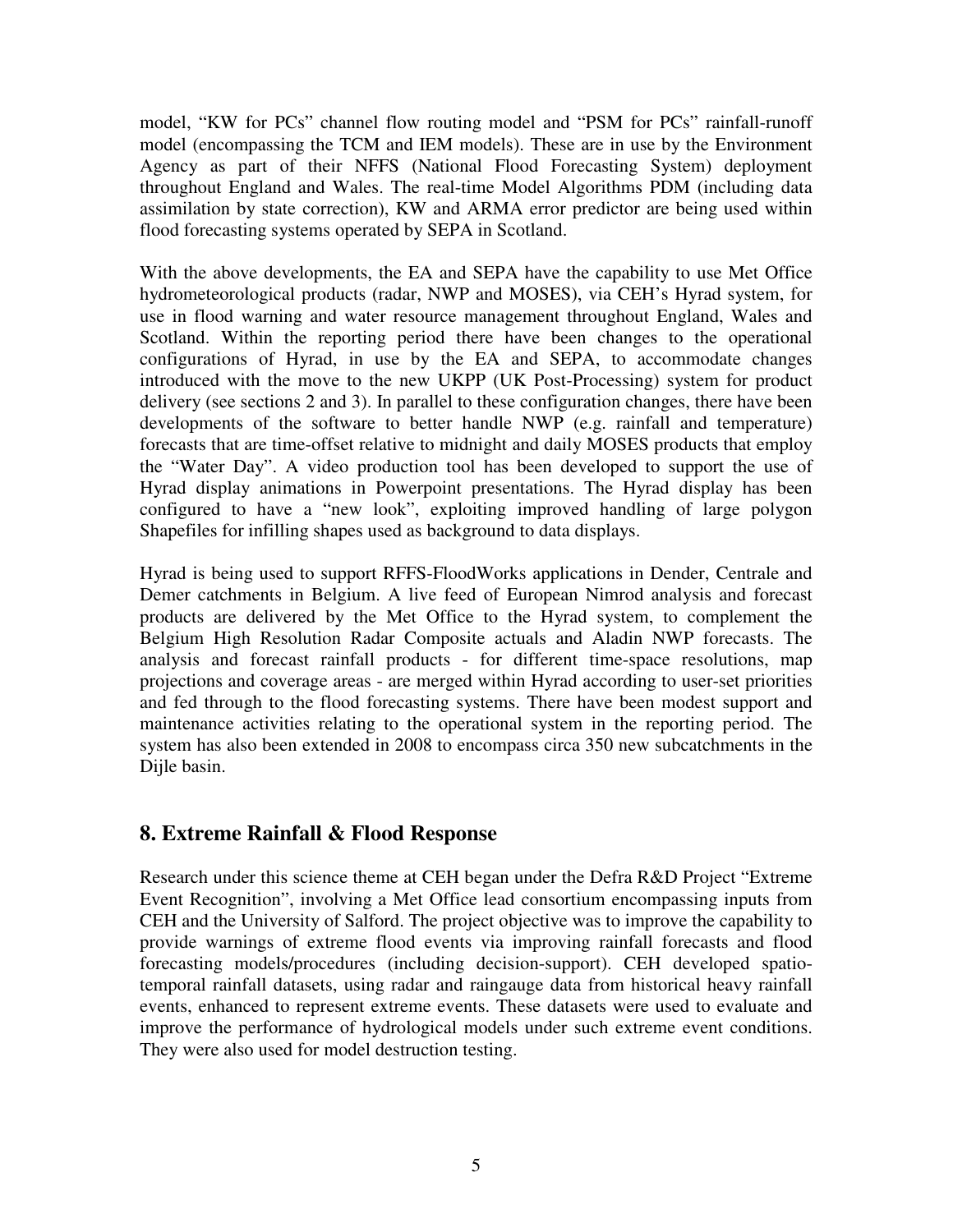A central question addressed by the study was "What makes an extreme storm an extreme flood?" The study served to highlight the potential value of distributed models in forecasting unusual extreme storms. Also, their area-wide coverage yielded maps of river flow that gave fresh insight into the space-time shaping of a storm into a flood under the controls of landscape form. The results of the project are of particular relevance to flood warning for ungauged locations.

The final project reports are now freely available on the web (see Science Report of previous reporting period); the Extremes Dataset and accompanying software (for use with Hyrad and forecasting models) are in use by the Environment Agency. Research under the theme "Extreme Rainfall & Flood Response" continues at CEH with Science Budget funding support. A paper on this work has been published in the Journal of Hydrology in 2008. A presentation was made to the "Weather Radar and Hydrology" conference (Grenoble) in March 2008 and a paper, based on the presentation, is in review.

# **9. Flood modelling and forecasting**

### **9.1 Modelling for ungauged basins**

The Environment Agency are seeking improved ways of providing warnings for ungauged and low benefit locations that presently receive only a general Flood Watch service. CEH was commissioned, under the EA/Defra National R&D Programme, to develop and evaluate improved techniques for flood forecasting at such locations with the eventual aim of the Agency offering a more targeted and technically sound flood warning service. The final reports are now freely available on the web (see Publications list on the JCHMR web site), whilst highlights are contained in IAHS Publication 305. A paper entitled "Distributed hydrological modelling using weather radar in gauged and ungauged basins" has been submitted to the journal "Advances in Water Resources" and is in review. A poster entitled "How far can topographic control of flood response be used in distributed flood modelling and forecasting?" was presented at the Cemagref Scientific Workshop "The Court of Miracles" in Paris in June 2008.

Ongoing developments under this theme, now funded under the CEH Science Budget, are focussed on the Grid-to-Grid Model for area-wide forecasting. Improved formulations for runoff-production, utilising terrain/soil/geology/land-cover spatial datasets, and for flow routing are being explored through regional and nationwide case-studies.

### **9.2 Flood forecasting using NWP model rainfalls in deterministic and ensemble forms**

The NERC FREE (Flood Risk from Extreme Events) programme is funding a three year project, that started in January 2007, entitled "Exploitation of new data sources, data assimilation and ensemble techniques for storm and flood forecasting". This project provides an important opportunity for collaboration between meteorologists at Reading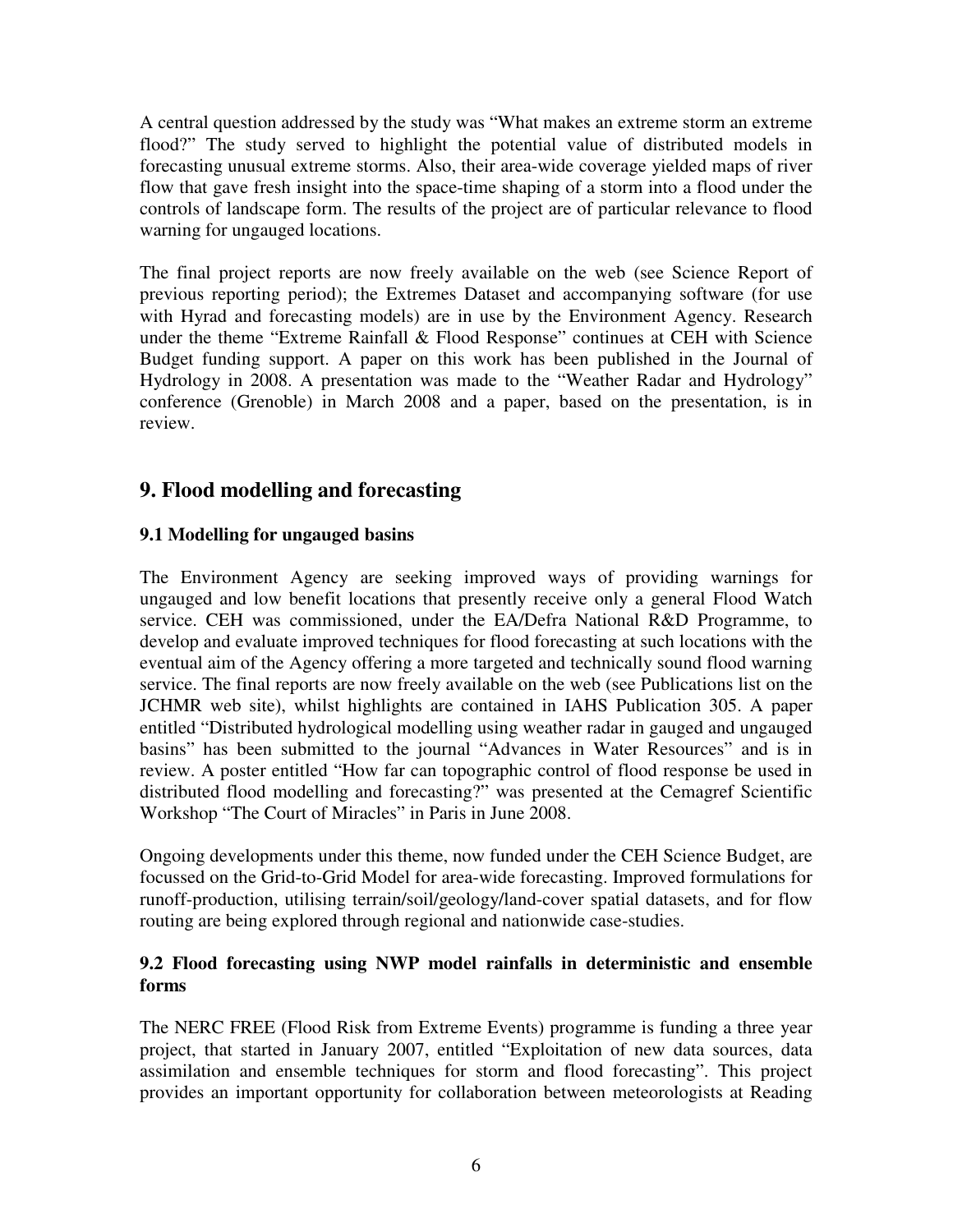(the University and Met Office JCMM) and CEH hydrological modellers at the JCHMR, Wallingford. The aim is to obtain probabilistic flood forecasts through using ensembles of high resolution NWP rainfalls as input to hydrological models, using data assimilation to improve the initialisation of the models. CEH's component of the project is concerned with research on initialisation, data assimilation and uncertainty for hydrological flood models.

Work in the present reporting period has focussed on initialisation and state-correction for an extended form of the G2G Model (this employs spatial data on soil properties as a control on runoff production and alternative routing functions). Ongoing collaboration with Reading University on the use of physically-based ensembles of NWP rainfall in probabilistic flood modelling is developing a case study around the Boscastle convective storm. A JCMM/CEH/EA collaborative paper on the Carlisle flood (6 to 8 January 2005), using deterministic high-resolution NWP rainfalls as input to the PDM rainfall-runoff model, has been accepted for publication in Meteorological Applications (special issue on Flood Warning, March 2009). This paper demonstrates, for an orographic storm, the improvements in rainfall prediction obtained using the better resolved NWP model topography and how this feeds through to better flood forecasts, at least for longer leadtimes.

CEH is convening a session at EGU2009 on "Uncertainty and data assimilation in hydrological forecasting".

### **9.3 Hydrological modelling using convective scale rainfall modelling**

The EA/Defra Project 'Hydrological Modelling using Convective Scale Rainfall Modelling' is a collaboration between Deltares and CEH and runs from January 2007 to March 2008. This Environment Agency led project is a response to ongoing enhancements in the Met Office to its numerical weather prediction capability, including its nowcasting STEPS (2km out to 6hours) and MOGREPS (24km out to 2 to 3 days) systems both providing ensemble rainfall forecasts. These developments offer interesting opportunities for the Agency and open the door to using a probabilistic approach to flood forecasting. Operational research is required to realise the potential benefits of these developments to the flood warning service of the Agency.

In addition, Met Office research is aiming to improve the prediction of convective events by using much finer grid sizes, moving from 12km to 4 (now operationally available) and 1km models. With such data available as input to hydrological models, it should be possible to predict the risk of flooding more accurately and with longer lead times. However, the potential benefits for operational flood warning will only be fully realised if appropriate hydrological modelling concepts are applied. The project aims to investigate what hydrological model concepts and associated computational methods allow for making best use of the latest Met Office developments in NWP. A focussed aim is to make operational the use of ensemble data generated by the Met Office's regular weather models as well as considering the future potential of convective-scale rainfall predictions. The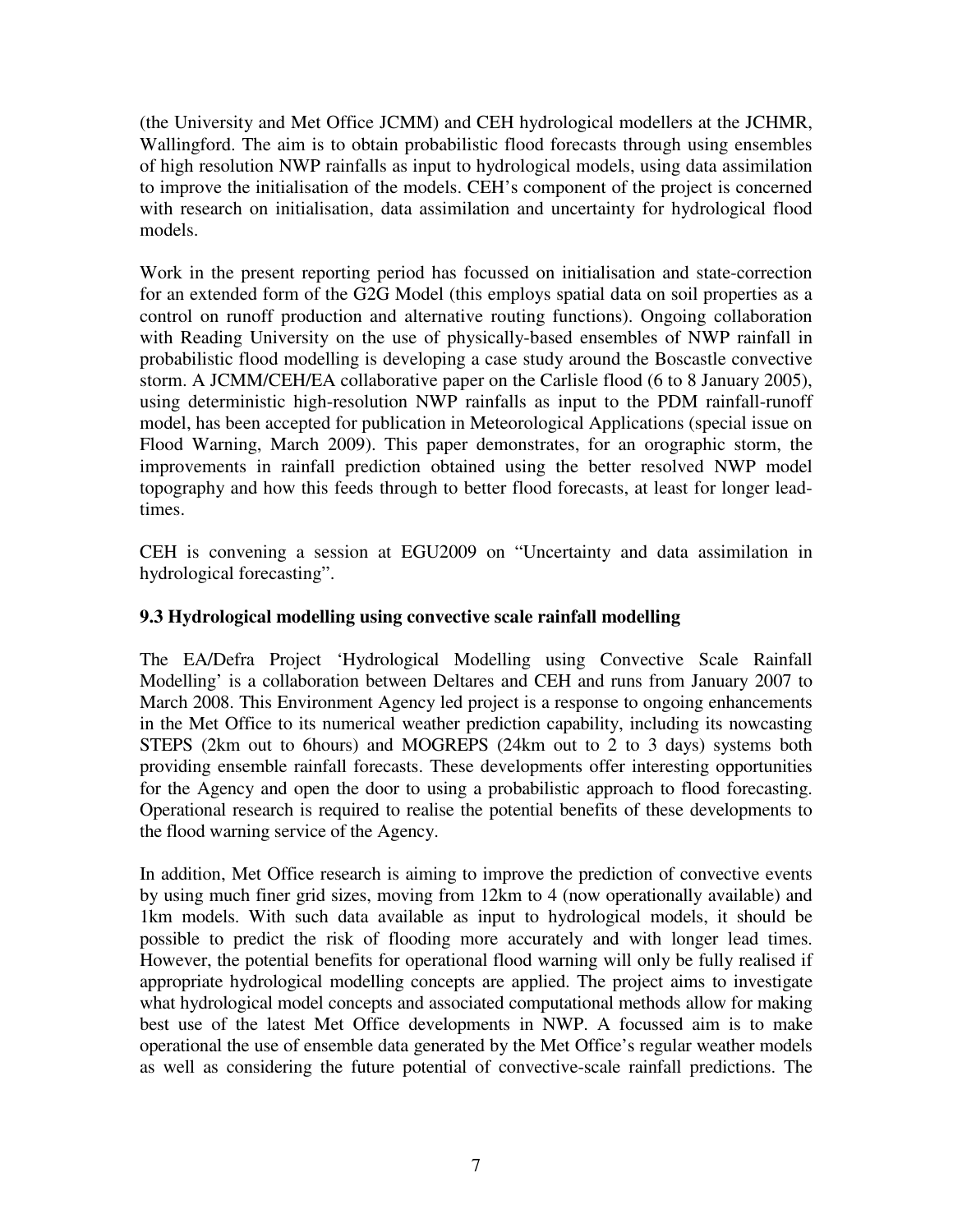project aims to employ both operational lumped rainfall-runoff models and new distributed hydrological models as part of the investigation.

CEH is responsible for the application of the lumped PDM rainfall-runoff model and the G2G area-wide hydrological model within the project; the latter model is especially relevant for flood forecasting and warning at ungauged locations. The NFFS, based on Delft-FEWS, is being used to trial the use of these models in an historical emulation of the operational system.

Phase 1 of the Project was concerned with "inventory and data collection". The Grid-to-Grid (G2G) Model was developed in Module Adapter form, allowing the model to be used in the Project to emulate operational use within the NFFS environment. Because the G2G model employs gridded rainfalls as input, a Module Adapter form of HyradK was developed to calculate gridded rainfalls from either raingauge data or raingauge-adjusted radar data. To facilitate efficient transfer of space-time data in and out of the Grid-to-Grid Module Adapter, use was made of Hyrad's Spatial Image DataBase, SIDB, as part of the Module Adapter software. Note also that CatAvg had previously been developed as a Module Adapter for the EA to calculate catchment average rainfall from gridded rainfall data. These integrated developments culminated in the 'CEH Spatial Hydrology Module Adapter'. This brings together CEH's spatial hydrology processing applications and models under one umbrella providing a harmonised interface to facilitate integration with the NFFS.

A large case study area over Southwest England, encompassing Boscastle, was chosen under Phase 1 as the focus of the Phase 2 'Pilot' work. This was used to assess the performance of lumped and distributed models for a variety of catchments, some treated as ungauged, and also investigated their suitability for use in producing probabilistic flood forecasts. A collaboration between CEH and the JCMM (Met Office) employed high-resolution NWP model rainfalls for the Boscastle storm to generate pseudoensemble NWP rainfall forecasts. These emulate (at a functional level) NWP ensemble rainfall products that will become available in the future. A Feedback Workshop with the Agency was convened on 1-2 April 2008 and an internal report on the Phase 2 work completed in July. Phase 2 of the project demonstrated that the G2G distributed hydrological model, set up using a digital terrain model, can be operated on the Environment Agency's National Flood Forecasting System (NFFS) platform, with short enough run-times for use in real-time forecasting. The distributed nature of the G2G Model means that it is sensitive to the position of the forecast rainfall and thus to the positional uncertainty of NWP rainfalls. It is thus well suited for interfacing to NWP rainfall ensembles for propagating this source of uncertainty, as part of a procedure aimed at providing probabilistic flood forecasts.

Phase 3, concerned with verification and synthesis, is employing two further case studies: (i) a national case study involving configuration and assessment of the G2G Model across England and Wales, and (ii) a more detailed regional case study (the Summer 2007 floods in a part of the Midlands). The latter will use high-resolution NWP rainfall forecasts, and pseudo-ensemble forms of them, to trial probabilistic flood forecasting. Lumped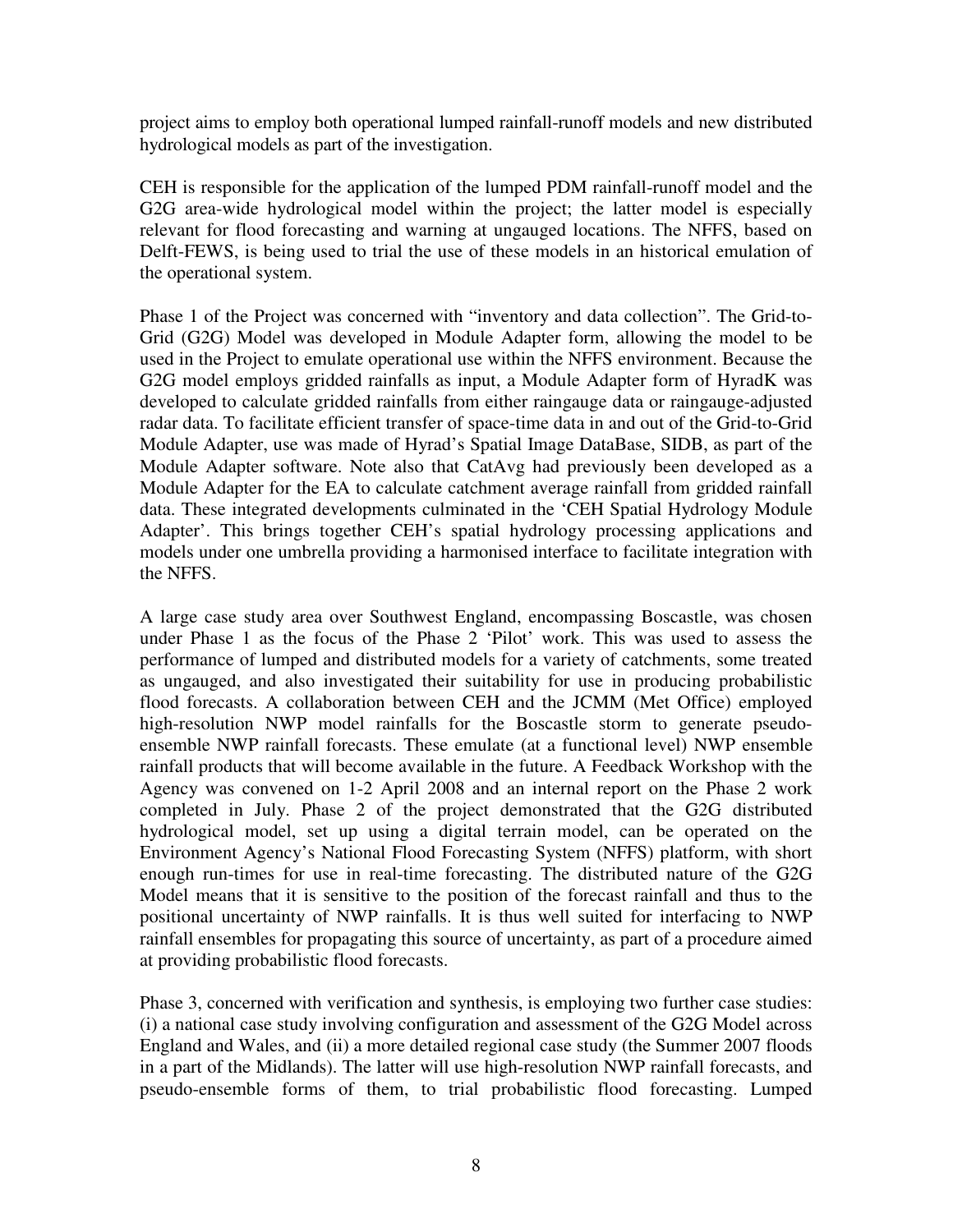hydrological models will also be used in the assessments to mirror current operational practice, but extended to provide flood forecasts in probabilistic form.

## **10. Global water and carbon cycles: JULES and WATCH**

The Joint UK Land Environment Simulator (JULES) is now well established as a community land surface model: see www.jchmr.org/jules . It is being used as a land surface model within WATCH, and thus science progress on both projects is reported on here.

### **WATCH**

WATer and Global CHange (WATCH) is an EU Framework 6 project lead by CEH at Wallingford: see www.eu-watch.org. It is scheduled to last four years and will investigate both past and future water resources over the globe. As part of the work, a new global forcing dataset for land surface models is being developed for the whole of the  $20<sup>th</sup>$ Century. The plans are for the new dataset to have a high temporal and spatial resolution of 6 hours and 0.5 degrees respectively.

To develop this new dataset, a number of existing datasets are being exploited. This mainly consists of using the Climate Reseach Unit (CRU) monthly mean climatological data and spatially downscaling using the ERA40 data. Whilst this is straightforward for the 40 year period of the ERA40 data, a methodology needs to be developed for the first half of the  $20<sup>th</sup>$  Century. This is being achieved by studying both the spectral behaviour of the various climate variables, along with the co-spectra to ensure that the final dataset is consistent.

### **a) Forcing data**

The National Climate Centre (NCC) forcing data spanning 1948-2000 (Ngo-Duc *et al.*, 2005) have been re-gridded from one- to half-degree resolution using the CRU landmask, stored in netCDF format and made available to the WATCH community. These data have been used for the initial WATCH land-surface model inter-comparison effort and the results presented at the WATCH inter-comparison workshop in Wageningen, Netherlands (April, 2008).

New half-degree spatial resolution WATCH forcing data (WFD) for land surface models, including JULES, are currently being generated. The first set of data span 1958-2001 and are derived from the ERA40 re-analysis product, corrected for elevation changes between grids and bias-corrected via CRU TS2.1. Projected availability is November 2008. Data formatting will be identical to the re-gridded NCC forcing data. WFD spanning 1901- 1957 (i.e. pre-ERA40 period) are projected to be available in February 2009.

### **b) JULES and WATCH**

Global JULES has been extended to include lateral groundwater flow (Clark & Gedney, 2008). The timing of the modelled seasonal peak flow is now generally closer to observations.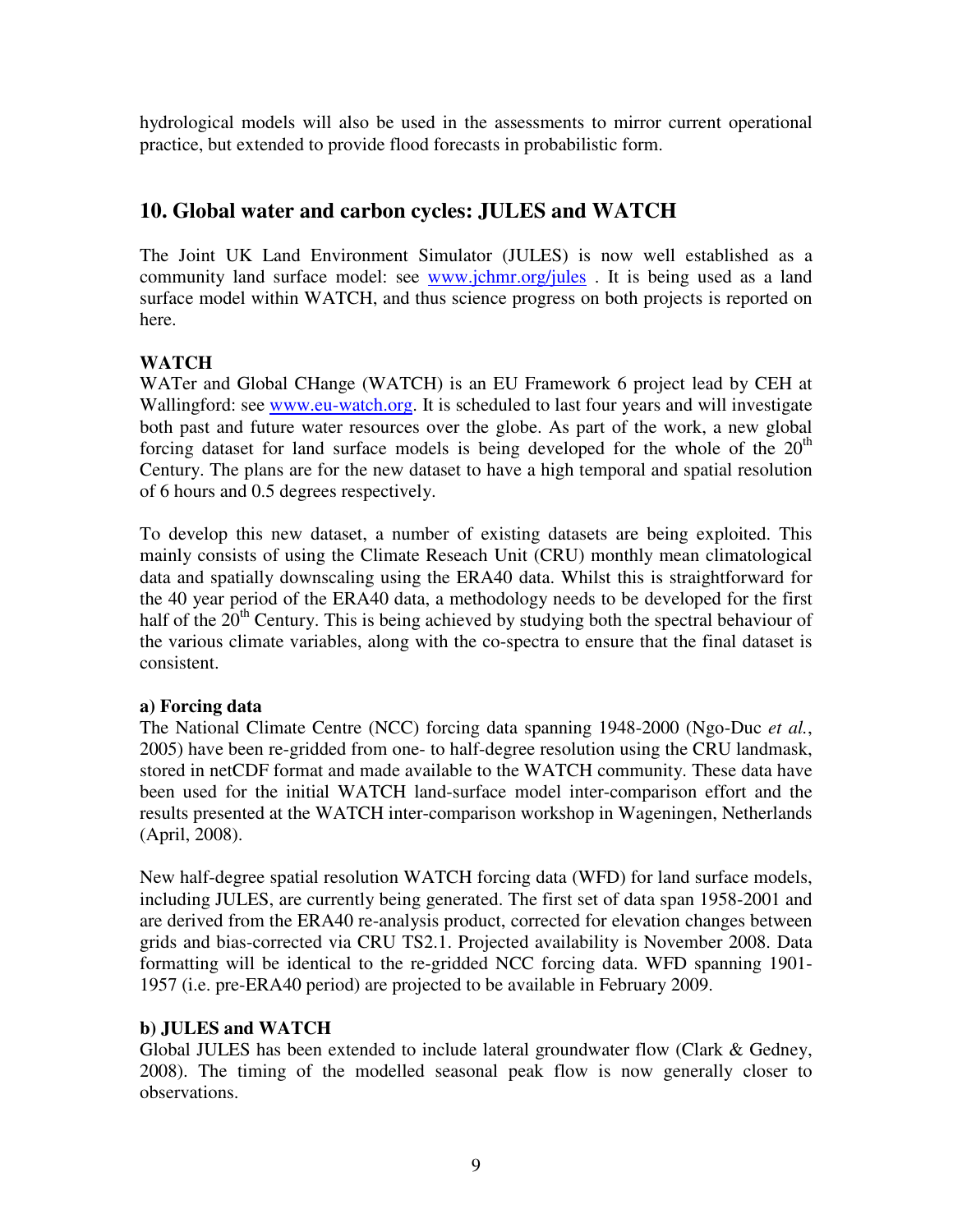A simple irrigation scheme is currently being developed for global JULES whereby water required for irrigation is supplied from either the river, surface or groundwater stores depending on the relative saturation of each store.

The TRIP river routing scheme (Oki *et al.*, 1999) is currently connected to global JULES. It is now being extended to include dams based on Hanasaki *et al.* (2007). Reservoir flow control for irrigation and non-irrigation demand is considered separately.

The river routing scheme based on TRIP has been modified so that it can run on any specified grid.

In April, researchers from CEH and the Met Office attended a workshop in the Netherlands on the WATCH-GWSP model intercomparison, which will compare the simulated terrestrial water cycle in land surface models (including JULES) and global hydrological models of the type normally used for water resource research. Since then, results from JULES have been submitted to the first round of this intercomparison.

#### **c) Feedbacks in the Global Water Cycle**

There is collaboration between the Met Office and CEH to help quantify the impact of feedbacks in the land-atmosphere system on the overall global water cycle and on local water resources. Collaborative projects within WATCH include:

- a) LUCID (Land-Use and Climate, IDentification of robust impacts) an international modelling intercomparison of the impact of land-cover change on regional and global meteorology. CEH will be carrying out the LUCID model experiments using the Hadley Centre Global Climate Model (GCM)
- b) irrigation experiments within WATCH
- c) impact of  $CO<sub>2</sub>$  fertilisation on river flows
- d) Planetary Bounday Layer feedback on potential evaporation
- e) use of Earth Observation data to explore location and strength of feedbacks globally with data from Vrei University (Amsterdam)
- f) research into the role of the cryosphere in Northern Latitude water resources.

The issue of evaporation and feedbacks was the subject of the GEWEX/WATCH workshop in the Netherlands in June 2008. At the meeting the issue of atmospheric feedbacks on the surface fluxes of evaporation and the impact of evaporation fluxes as a feed into rainfall triggering and fuelling was discussed. It is possible that the JULES model will be included in the Land Information System (LIS) to further this study. An overview paper will be written on the issues of feedbacks. A letter to GEWEX News on the workshop has been written. It is expected that the subject of feedbacks will be brought into the work of Jim Shuttleworth during his JCHMR fellowship.

#### **JULES**

#### **a) Benchmarking exercise**

Fluxnet data (i.e. meteorological or forcing variables and energy-, water- and carbon-flux measurements) have been compiled into single concatenated files (including gap-filling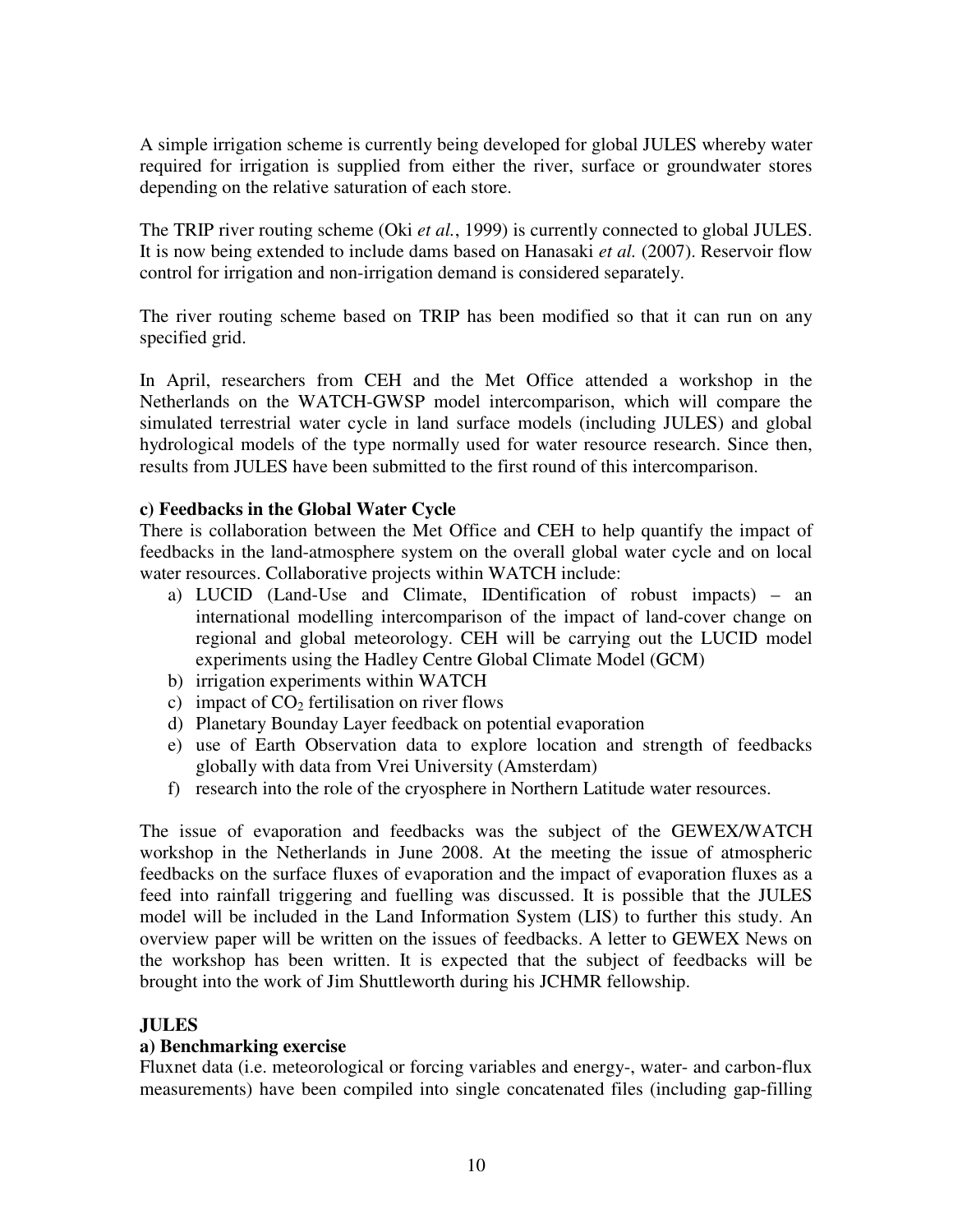of forcing variables) for 23 sites in Europe, 25 sites in USA and 6 sites in Brazil (spanning between four and twelve years each). Based on screening these data according to the quality of the energy and water flux measurements ten sites have been selected for use in benchmarking exercise for JULES. Work has been carried out in defining 'tests' for the daily and the hourly evaporation fluxes based on these data. JULES has been run for each of the sites and metrics will be calculated for the JULES model for each site. A paper is being prepared describing the results.

The Benchmarking strategy extends to distributed data on carbon as well as the water and energy fluxes. Initial datasets have been chosen for this exercise and agreed at an international level at a meeting of the IGBP in May 2008. A workshop on Benchmarking of JULES was held at Wallingford in July 2008, attended by scientists from across the UK.

Benchmarking the Carbon Cycle is the subject of a QUEST project called CCMAP (Climate-Carbon Modelling, Assimilation and Prediction). Several techniques will be used, including inverse modelling, but they will all use the same benchmark datasets. Collaboration between the Met Office and CEH is particularly strong in this project, with a shared post to work on the project (the JULES office).

#### **b) Development of JULES 2.1**

There has been considerable progress towards a new version of JULES and this is likely to be released to the community in October 2008 as version 2.1. The major changes have been to restructure the code so that the same surface exchange routines can be used over land and sea ice, and the addition of the first stages of a multi-layer snow model.

#### **c) JULES in QUEST**

JULES is being developed for its role as the land surface model in the QUEST Earth System Model (QESM). Recent work has focussed on coupling JULES and the ECOSSE (Estimating Carbon in Organic Soils - Sequestration and Emissions) model of soil carbon and nitrogen. An earlier version of JULES-ECOSSE has been modified to make it more suitable for global applications, including QESM, and this version is working in an offline environment. The dynamic vegetation model ED (Ecosystem Demography), the fire model SPITFIRE, and the nitrogen uptake model FUN (Fixation and Uptake of Nitrogen) are now being added to this new version of JULES, in collaboration with researchers at the universities of Sheffield, Reading and Oxford. Preliminary work has begun on moving this code to a FLUME version of JULES.

Progress is being made on the coupling the ED forest stand model to JULES, to enable improved ecological representation of plant dynamics in the land surface model. This will also enable JULES-ED to be evaluated against a wider range of forestry and ecological data. Significant progress has been made on inclusion of a nitrogen cycle into JULES, including coupling the ECOSSE soil nitrogen scheme and the plant N model FUN (Fisher *et al.*). In collaboration with ILEAPS (Integrated Land Ecosystem – Atmosphere Processes Study ), JCHMR scientists have written a review paper highlighting the state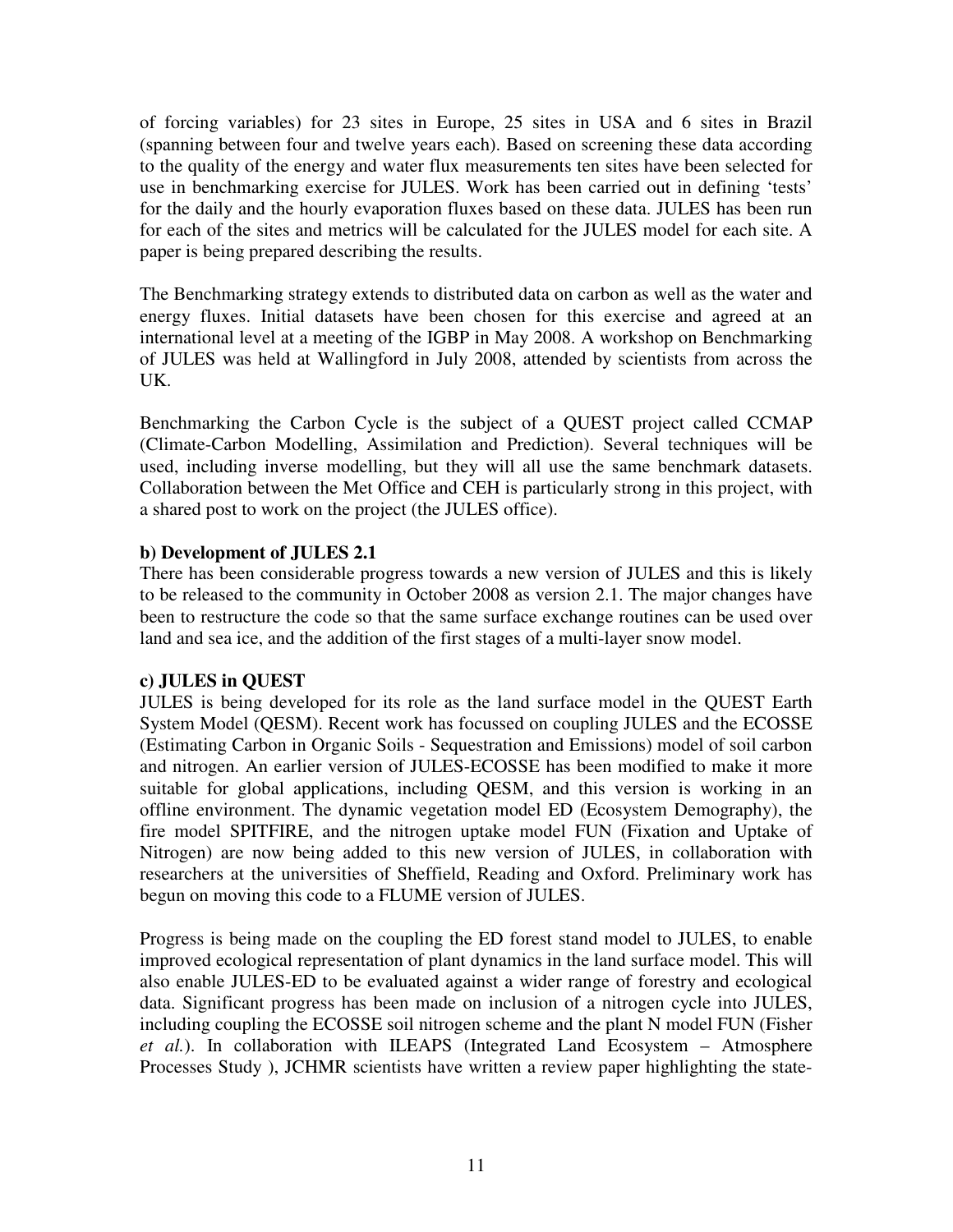of-the-art in modelling trace gas exchange between the biosphere and atmosphere (Arneth *et al.*, in review).

A study exploring the likelihood and mechanism of a climate-change induced dieback of the Amazon rainforest has been submitted to Proc. National Academy of Sciences (Mahli *et al.*).

Data from the recent DGVM (Dynamic Global Vegetation Model) evaluation study (Sitch *et al.*, 2008) is being made available to the community via the internet. Several spin-off studies are currently under review (Piao *et al.*, Friedlingstein *et al.*).

A global IMOGEN (Integrated Model Of Global Effects of climatic aNomalies) study investigating long-term impacts of climate change on terrestrial processes (runoff and carbon cycle) will be submitted for publication shortly.

### **d) JULES in CLASSIC**

The effect of historical and future changes in radiation on land carbon sink has been quantified in a new JCHMR study (Mercado *et al.*, submitted). Plant photosynthesis tends to increase with irradiance; however plants are also more efficient under diffuse light conditions. Changes in cloud cover and atmospheric aerosol loadings alter both the total photosynthetically active radiation (PAR) reaching the surface and the fraction of this radiation which is diffuse, with uncertain overall effects on global plant productivity and the land carbon sink. Here, Mercado *et al.* estimate the total impact of variations in clouds and atmospheric aerosols on the land carbon sink using JULES modified to account for the effects of variations in both direct and diffuse radiation on canopy photosynthesis during the period 1901-2100. This research forms part of the activity of CLASSIC (Climate and Land-Surface Systems Interaction Centre), a NERC Collaborative Centre.

# **11. Flood estimation in a changing climate over the UK and Europe using river flow modelling, regional climate model outputs and incorporating estimates of uncertainty**

The Met Office's Hadley Centre and CEH Wallingford are collaborating on developing methods to predict flood frequencies over the UK in current and future climates. The main focus of research planned for the next two years will be to provide a national estimate of the impact of predicted future changes in the weather on river flows throughout the century. These results and the methodology used to derive them will form part of the guidance for UKCIP08 on the use of regional climate model (RCM) output for impact assessment. The hydrological models used will include a gridded hydrological model (Grid-to-Grid, or "G2G") and a catchment-based model (the Probability Distributed Model or "PDM").

A spatial picture of changes in river flow regimes obtained from the G2G Model will be complemented by changes for particular catchments estimated using a more traditional,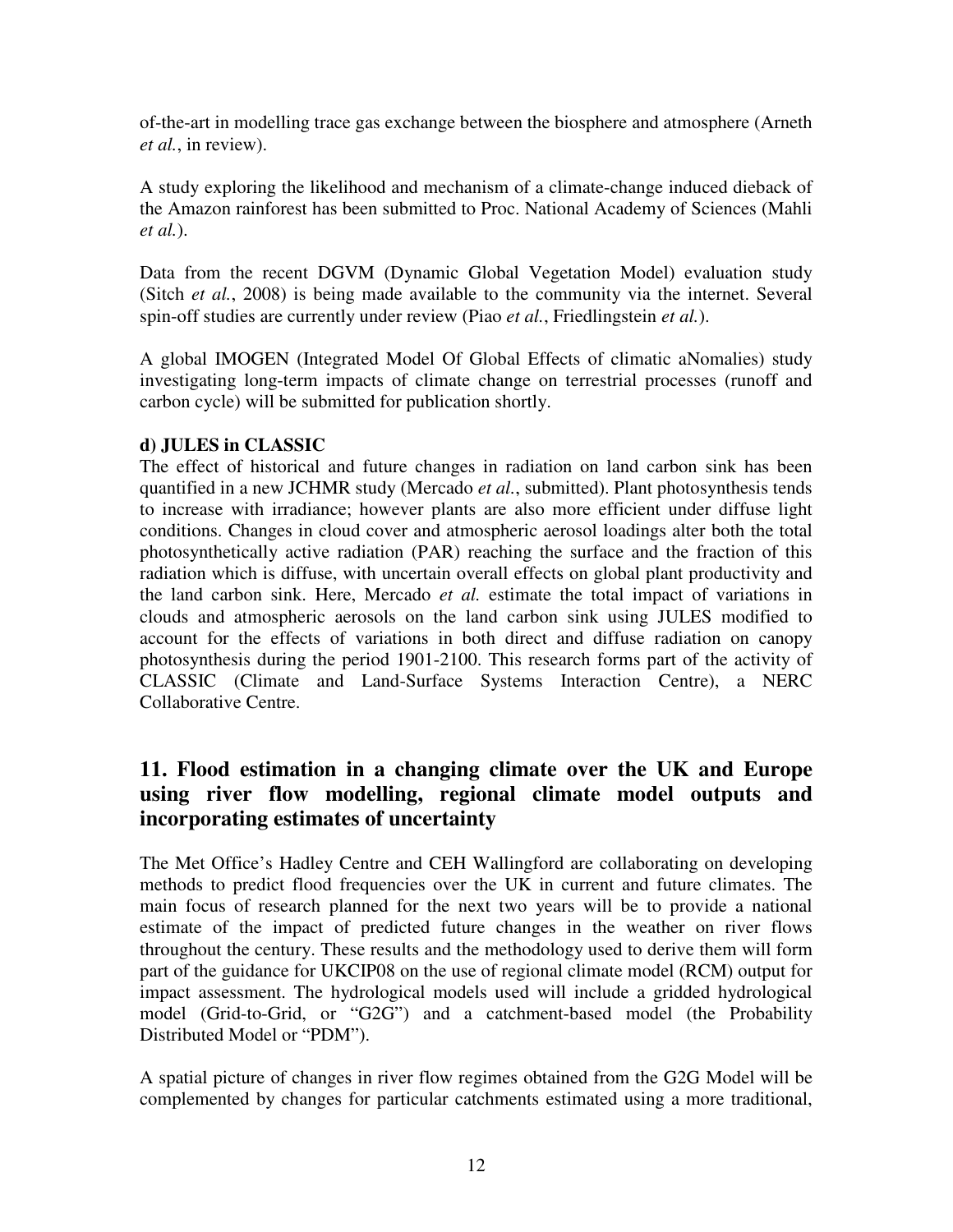lumped conceptual hydrological model. Estimates of impact uncertainty and variability will be improved through the use of a weather generator. This will be used to transform a limited number of climate model predictions into a large ensemble of localised weather estimates, suitable for estimating river flows in small catchments with a model such as the PDM. Analysis of the range of predicted flows for selected catchments across the UK, coupled with a spatial map of estimated change in flows from the RCM/G2G will provide guidance as to which regions are at particular risk from changes in hydrological extremes, and our confidence in these predictions.

Ongoing research is integrating the flow routing scheme of the gridded hydrological model into the climate model HadREM3 (V7.1 of the Unified Model) in preparation for being ported to the new Met Office Supercomputer. Testing over Northern Europe is scheduled for Autumn 2008.

An investigation of various different sources of uncertainty involved when modelling the impact of climate change on flood frequency in England has suggested that the largest uncertainty comes from modelling of the future climate (i.e. from the choice of Global and Regional Climate Model) rather than from emissions or the hydrological model (Kay *et al.*, 2008). Another investigation (Kay and Davies, 2008) concerning the calculation of potential evaporation (PE) from climate model data (for 5 GCMs and 8 RCMs), showed that temperature-based formulae are perhaps better at reproducing current PE than the use of more complex formulae such as Penman-Monteith (PM). However, for each climate model the changes in temperature- and PM-based PE between Current (1961-1990) and Future (2071-2100) periods varied. For three example catchments in Great Britain, it was shown that this could result in quite different impacts on any part the flood regime. The uncertainty introduced by the PE formulation is less than that due to the choice of climate model, but could still be important for some applications.

The Met Office Hadley Centre, the Centre for Ecology and Hydrology (CEH) and the Proudman Oceanographic Laboratory (POL) collaborated on the Environment Agency's Thames Estuary 2100 Project to help plan future flood risk in the Thames Estuary. They addressed the issue of flood protection from the tidal Thames this century. The Hadley Centre used POL's storm surge computer model to show that climate change is less likely to increase storm surge height and frequency in the North Sea than previously thought. A key finding from CEH's river flow modelling is that peak freshwater flows for the Thames, for example at Kingston, could increase by around 40% by 2080. However, the modelled change in peak flows varies from river to river: some locations in the Thames Basin may experience only minor changes while, for others, the future change may be considerably larger. It is important to note that even using state-of-the-art modelling, these projected increases have high uncertainty bands attached to them. Previous flood defence planning was based upon a 20% increase in river flows over the century. As a result of the Thames Estuary 2100 programme, the Environment Agency will now be testing their flood management options against a potential increase to 40%. The results were released in September 2008 at the international conference "Climate change impacts and adaptation: Dangerous rates of change" at Exeter University and detailed reports of the findings will be published soon.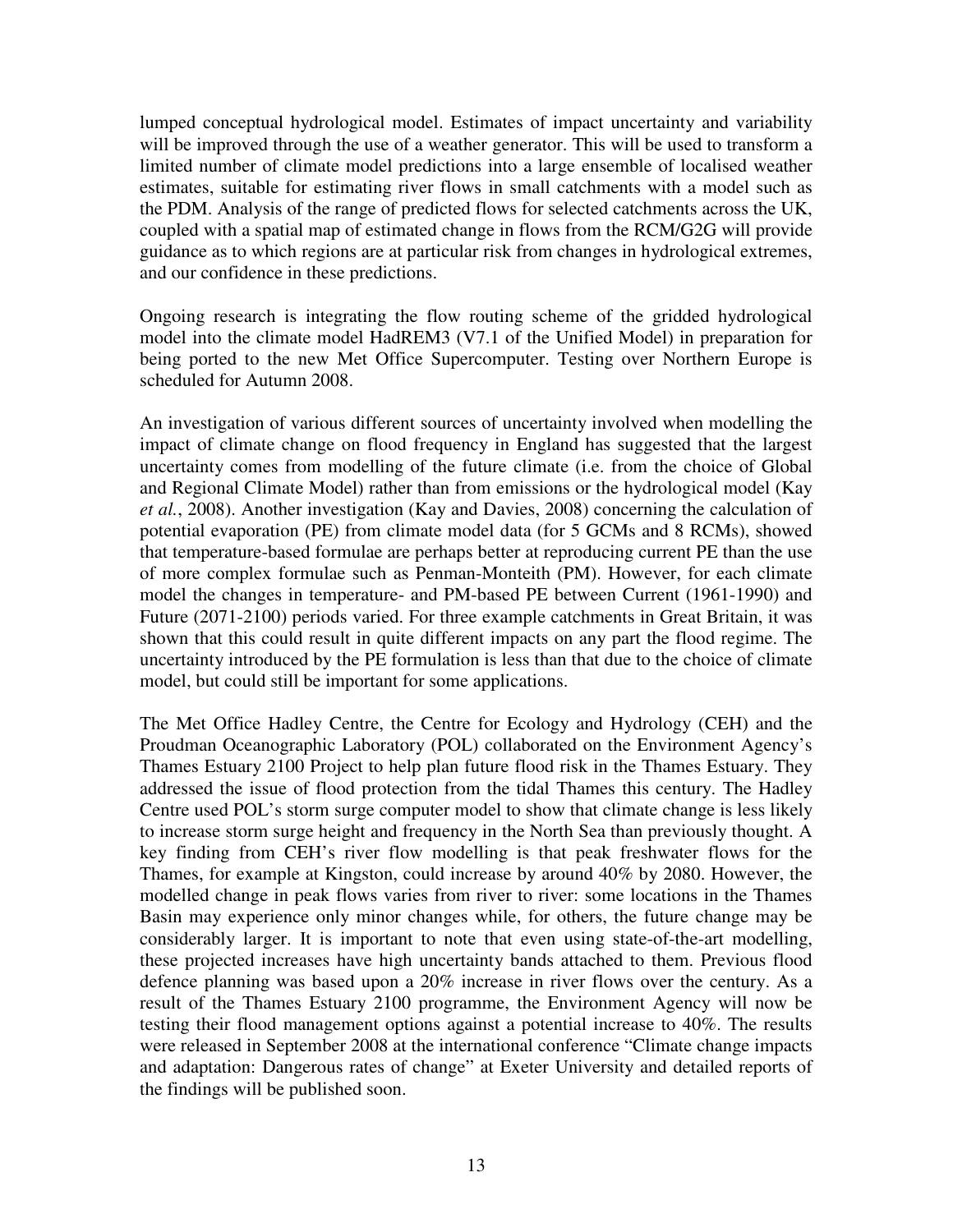### **Publications**

Bell, V.A., Kay, A.L., Moore, R.J., Reynard, N.S. and Jones, R.J., 2008. Estimating climate change impacts on river flows across the UK: how uncertainties in model structure can affect predictions. Cemagref Scientific Workshop: The Court of Miracles, 18-20 June 2008, Book of abstracts, 62. (http://www.cemagref.fr/hydromiracles/Book\_of\_abstracts\_V2.pdf)

Clark, D.B. and Gedney, N., 2008. Representing the effects of subgrid variability of soil moisture on runoff generation in a land surface model, *Journal of Geophysical Research Atmospheres*, **113**, D10111, doi:10.1029/2007JD008940.

Cole, S.J., Moore, R.J., 2008. Distributed hydrological modelling using weather radar in gauged and ungauged basins. *Int. Symp. Weather Radar and Hydrology*, 10-12 March 2008, Grenoble, Extended Abstract 03-002.

Cole, S.J. and Moore, R.J., 2008. Hydrological modelling using raingauge- and radarbased estimators of areal rainfall. *J. Hydrol.*, **358**, 159-181.

Jones, C. D., Doutriaux-Boucher, M., Liddicoat, S. and Sitch, S., 2008. Simulation of the Terrestrial Carbon Cycle by HadGEM2-ES, Report to Defra, March 2008, Met Office, Exeter.

Kay, A.L. and Davies, H.N., 2008. Calculating potential evaporation from climate model data: a source of uncertainty for hydrological climate change impacts. *Journal of Hydrology*, 358, 221- 239, doi: 10.1016/j.jhydrol.2008.06.005

Kay, A.L., Davies, H.N., Bell, V.A. and Jones, R.G., 2008. Comparison of uncertainty sources for climate change impacts: flood frequency in England. *Climatic Change*, doi: 10.1007/s10584-008-9471-4

Moore, R.J. Cole, S.J. and Bell, V.A., 2008. How far can topographic control of flood response be used in distributed flood modelling and forecasting? Cemagref Scientific Workshop: The Court of Miracles, 18-20 June 2008, Book of abstracts, 68. (http://www.cemagref.fr/hydro-miracles/Book\_of\_abstracts\_V2.pdf)

Roberts, N., Cole, S.J., Forbes, R., Moore, R.J., Boswell, D., 2009. Use of highresolution NWP rainfall and river flow forecasts for advanced warning of the Carlisle flood. *Met. Apps.*, in press.

Sitch, S., Huntingford, C., Gedney, N., Levy, P.E., Lomas, M., Piao, S., Betts, R., Ciais, P., Cox, P., Friedlingstein, P., Jones, C.D., Prentice, I.C. and Woodward F.I., 2008. Evaluation of the terrestrial carbon cycle, future plant geography, and climate-carbon